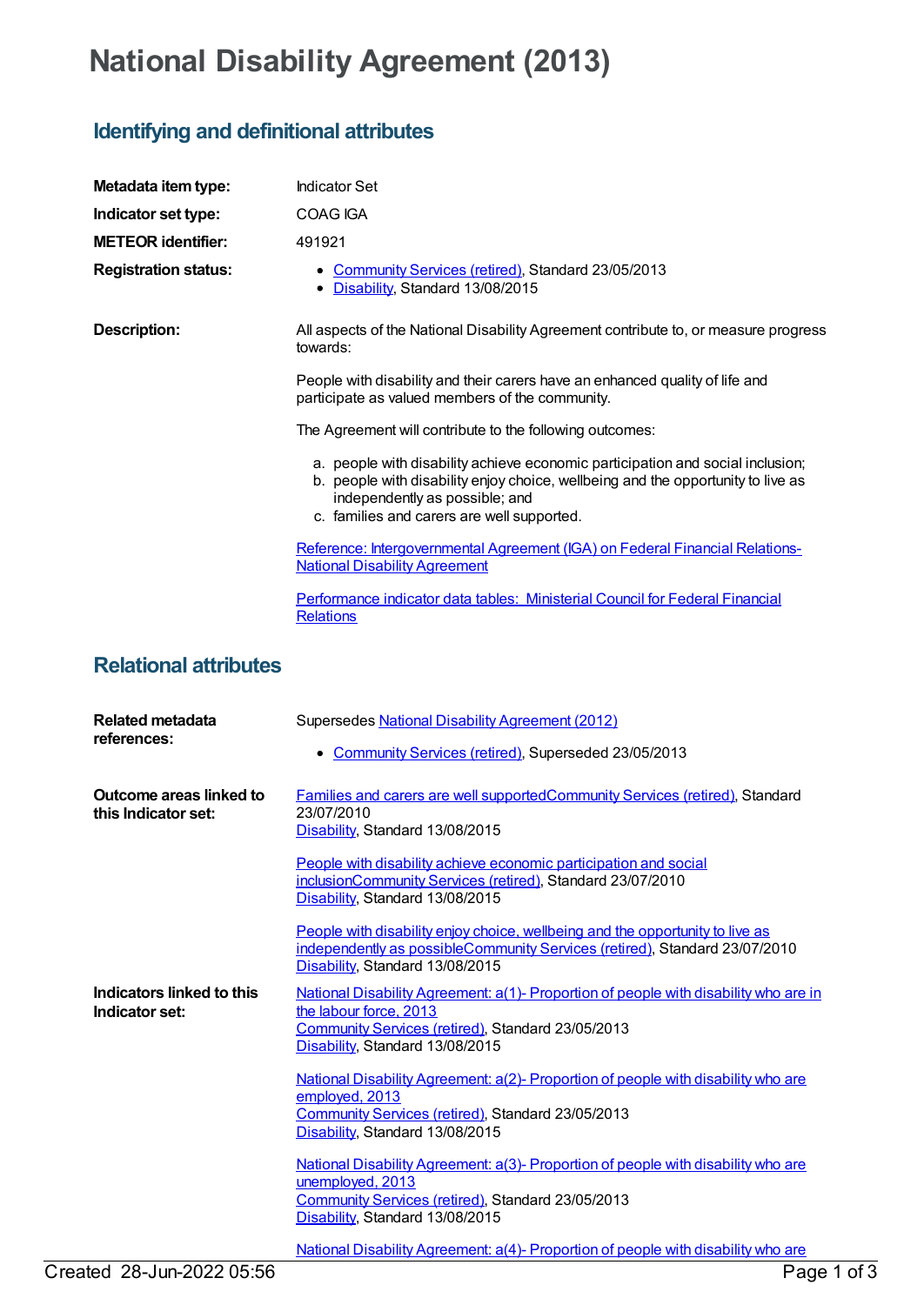underemployed, 2013 [Community](https://meteor.aihw.gov.au/RegistrationAuthority/1) Services (retired), Standard 23/05/2013 [Disability](https://meteor.aihw.gov.au/RegistrationAuthority/16), Standard 13/08/2015

National Disability Agreement: [b\(1\)-Proportion](https://meteor.aihw.gov.au/content/491931) of people with disability who had face-to-face contact with ex-household family or friends in the previous week, 2013 [Community](https://meteor.aihw.gov.au/RegistrationAuthority/1) Services (retired), Standard 23/05/2013 [Disability](https://meteor.aihw.gov.au/RegistrationAuthority/16), Standard 13/08/2015

National Disability Agreement: [b\(2\)-Proportion](https://meteor.aihw.gov.au/content/491933) of people with disability who travelled to a social activity in the last two weeks, 2013 [Community](https://meteor.aihw.gov.au/RegistrationAuthority/1) Services (retired), Standard 23/05/2013 [Disability](https://meteor.aihw.gov.au/RegistrationAuthority/16), Standard 13/08/2015

National Disability Agreement: [b\(3\)-Proportion](https://meteor.aihw.gov.au/content/491935) of people with disability who report the main reason for not leaving home as often as they would like is their disability or condition, 2013 [Community](https://meteor.aihw.gov.au/RegistrationAuthority/1) Services (retired), Standard 23/05/2013 [Disability](https://meteor.aihw.gov.au/RegistrationAuthority/16), Standard 13/08/2015

National Disability Agreement: [c\(1\)-Proportion](https://meteor.aihw.gov.au/content/491937) of Disability Support Pension recipients who report earnings, 2013 [Community](https://meteor.aihw.gov.au/RegistrationAuthority/1) Services (retired), Standard 23/05/2013 [Disability](https://meteor.aihw.gov.au/RegistrationAuthority/16), Standard 13/08/2015

National Disability Agreement: [c\(2\)-Proportion](https://meteor.aihw.gov.au/content/491939) of Newstart and Youth Allowance recipients with disability and an assessed future work capacity of 0-29 hours per week who report earnings, 2013 [Community](https://meteor.aihw.gov.au/RegistrationAuthority/1) Services (retired), Standard 23/05/2013 [Disability](https://meteor.aihw.gov.au/RegistrationAuthority/16), Standard 13/08/2015

National Disability Agreement: [d\(1\)-Proportion](https://meteor.aihw.gov.au/content/491941) of the potential population who used State/Territory delivered disability support services, 2013 [Community](https://meteor.aihw.gov.au/RegistrationAuthority/1) Services (retired), Standard 23/05/2013 [Disability](https://meteor.aihw.gov.au/RegistrationAuthority/16), Standard 13/08/2015

National Disability Agreement:  $d(2)$ -Proportion of people with a disability with an employment restriction who used Disability Employment Services (Open Employment), 2013 [Community](https://meteor.aihw.gov.au/RegistrationAuthority/1) Services (retired), Standard 23/05/2013 [Disability](https://meteor.aihw.gov.au/RegistrationAuthority/16), Standard 13/08/2015

National Disability Agreement: [d\(3\)-Proportion](https://meteor.aihw.gov.au/content/517326) of the potential population who used Australian Disability Enterprises (Supported Employment), 2013 [Community](https://meteor.aihw.gov.au/RegistrationAuthority/1) Services (retired), Standard 23/05/2013 [Disability](https://meteor.aihw.gov.au/RegistrationAuthority/16), Standard 13/08/2015

National Disability Agreement: [e\(1\)-Proportion](https://meteor.aihw.gov.au/content/491943) of the potential population of people with disability who report a need for more formal assistance, 2013 [Community](https://meteor.aihw.gov.au/RegistrationAuthority/1) Services (retired), Standard 23/05/2013 [Disability](https://meteor.aihw.gov.au/RegistrationAuthority/16), Standard 13/08/2015

National Disability Agreement: [e\(2\)-Proportion](https://meteor.aihw.gov.au/content/491945) of people with disability who are satisfied with the range of organised and formal service options available, 2013 [Community](https://meteor.aihw.gov.au/RegistrationAuthority/1) Services (retired), Standard 23/05/2013 [Disability](https://meteor.aihw.gov.au/RegistrationAuthority/16), Standard 13/08/2015

National Disability Agreement: [e\(3\)-Proportion](https://meteor.aihw.gov.au/content/491947) of people with disability who are satisfied with the quality of assistance received from organised and formal services in the last six months, 2013 [Community](https://meteor.aihw.gov.au/RegistrationAuthority/1) Services (retired), Standard 23/05/2013 [Disability](https://meteor.aihw.gov.au/RegistrationAuthority/16), Standard 13/08/2015

National Disability Agreement: f(1)-Rate of [non-Indigenous](https://meteor.aihw.gov.au/content/491949) persons and Indigenous persons admitted to permanent residential aged care, 2013 [Community](https://meteor.aihw.gov.au/RegistrationAuthority/1) Services (retired), Standard 23/05/2013 [Disability](https://meteor.aihw.gov.au/RegistrationAuthority/16), Standard 13/08/2015

National Disability Agreement: f(2)-Number of [non-Indigenous](https://meteor.aihw.gov.au/content/491951) persons and Indigenous persons receiving permanent residential aged care services, 2013